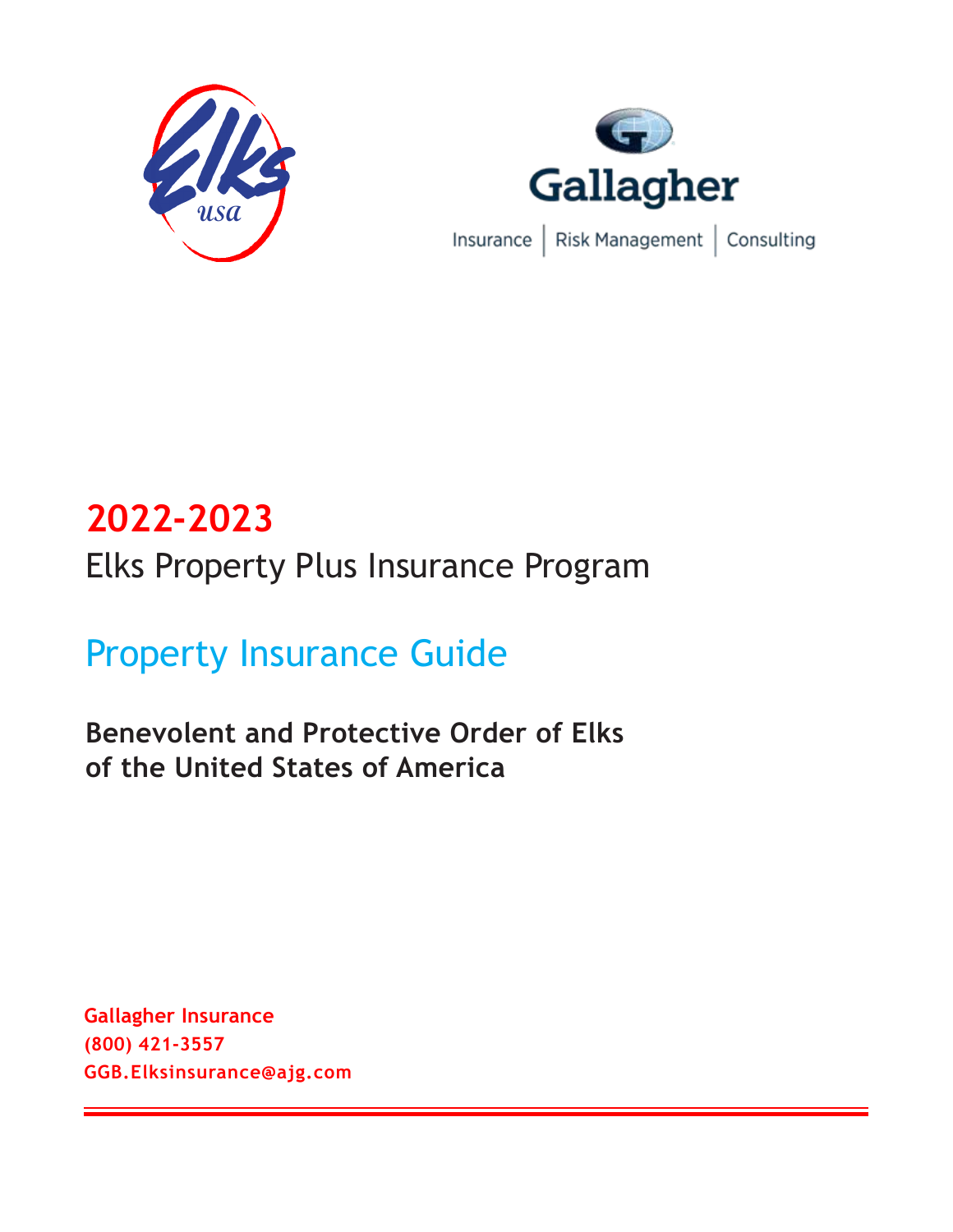## **TABLE OF CONTENTS**

| • System and Equipment Breakdown (Boiler & Machinery) ---------- 17       |  |
|---------------------------------------------------------------------------|--|
|                                                                           |  |
|                                                                           |  |
| 6. Changes in Coverage or Amounts of Insurance ----------------------- 20 |  |
|                                                                           |  |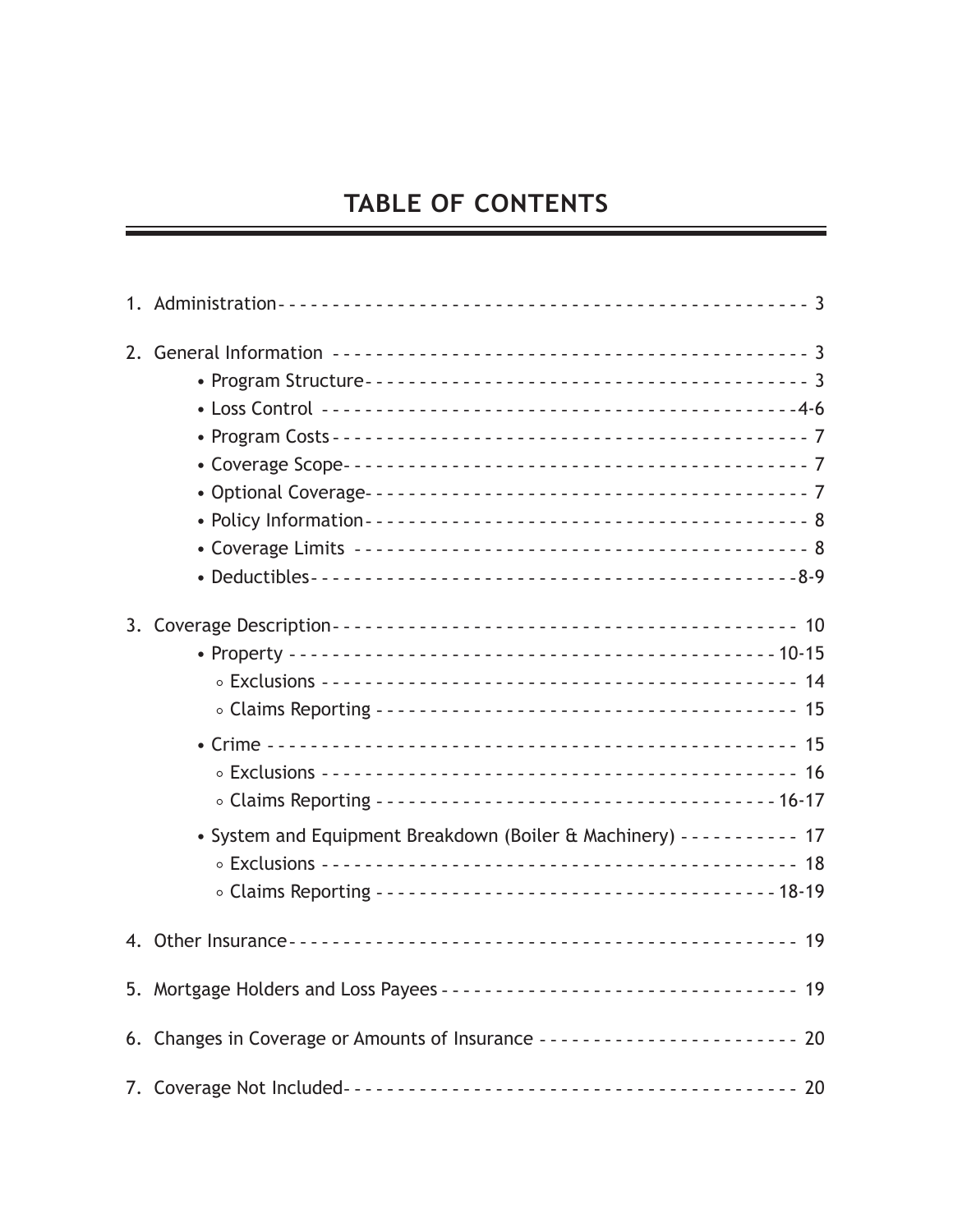# 1. Administration

The B.P.O. Elks Property Plus Program provides all Lodges of the Order (and all separate corporations organized by Lodges) with Property, Crime, and Equipment Breakdown (Boiler & Machinery) coverage.

Included in this Guide are the following:

- **A General Description of the Program Structure**
- **Risk Management and Loss Control Procedures**
- **A Description of the Coverages provided**
- **How to make coverage Changes**
- **Example 2** Claims Reporting procedures

Gallagher Insurance is the insurance broker and program administrator for the Property Plus Program.

For questions about the Property Plus Program and changes to the Lodge's Property Plus policy, please contact the Elks Team at: Gallagher Insurance, (800) 421-3557, GGB.Elksinsurance@ajg. com.

To report Property Claims, please contact:

Gallagher Bassett Services, Inc. National Claims Unit (844) The-Elks (844-843-3557) ElksReport@tnwinc.com

# 2. General Information

## **Program Structure**

The Property Plus Program has a \$750,000 Self-Insured Retention (SIR). The SIR means that Elks pay for the first \$750,000 of every claim under the Property Plus policy. Each Lodge pays an annual assessment for coverage. The Insurance Company pays for damages after the Elks pay the first \$750,000. The Insurance Company policy terms, conditions, etc., determines what the Property Plus Program covers.

The annual property insurance assessment each Lodge pays goes into a Fund to pay claims. The annual insurance assessment also pays for the Insurance Company premium; the premiums charged by the Crime and System Equipment Breakdown carriers; the fees charged for claims adjustment; and administrative costs.

Any excess money remains in the Fund to compensate for years when the losses exceed collected assessments. In an average year, the Elks experience a few losses that exceed the \$750,000 SIR. To keep assessments steady, Risk Management must become a priority for every Lodge and every Elk.

**NOTE**: *This Property Insurance Guide is provided as a convenience only. In the event of any contradiction between this guide and the insurance policy, the insurance policy language shall govern.*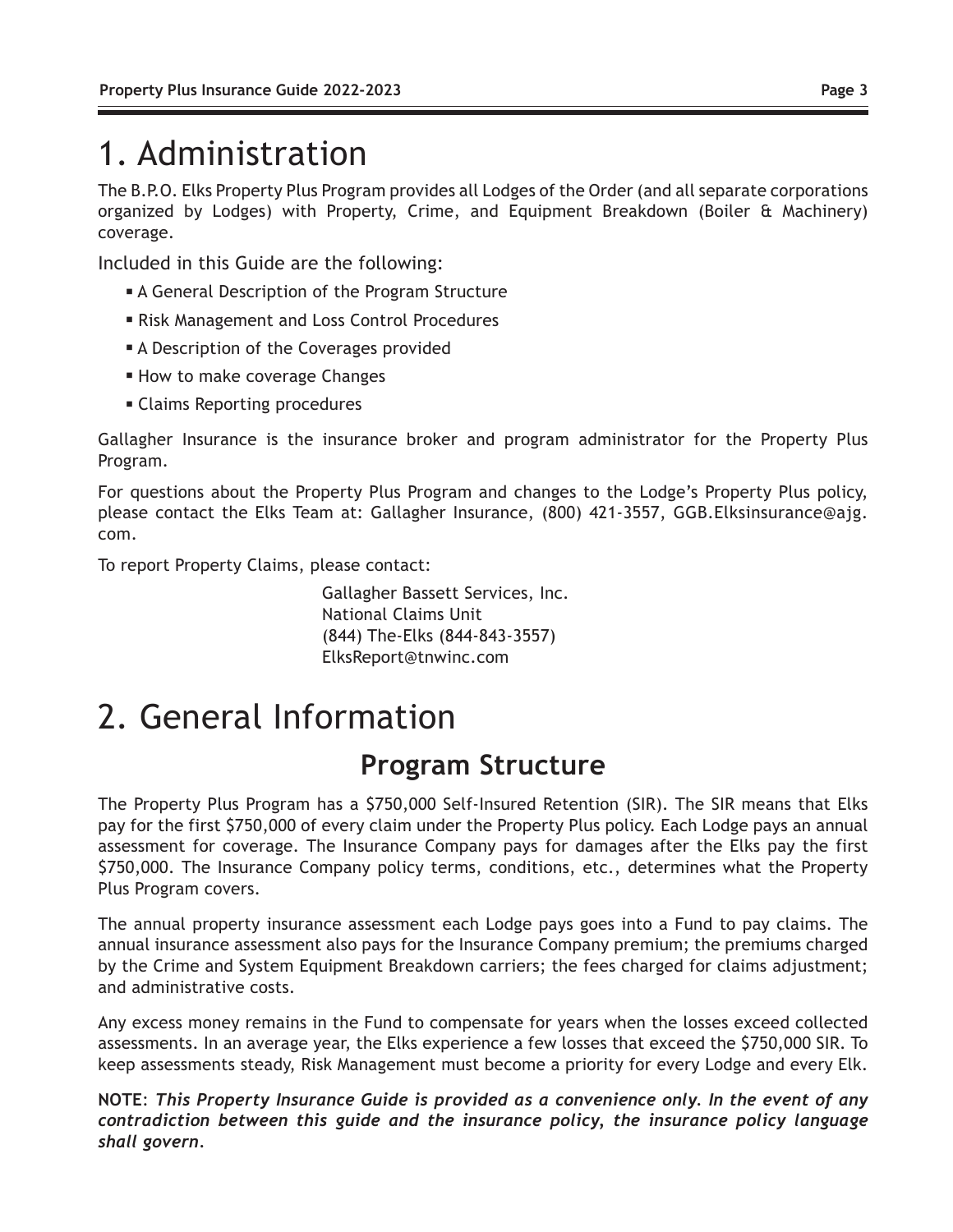# **Loss Control**

Each Lodge is responsible for the proper maintenance and safekeeping of its property. Loss due to age, wear and tear and improper maintenance is not covered under the Property Plus Program. If the adjuster finds evidence of prior unrepaired damage or lack of maintenance, coverage could be reduced or denied entirely.

The Grand Lodge provides a "Self-Inspection Checklist".

- **Use it immediately to identify any hazards that now exist.**
- **Act to correct or eliminate the hazard.**
- **Review the checklist each quarter to be sure that new hazards have not been created.**

#### *Lodges should utilize the following guidelines to help mitigate/avoid potential losses:*

### **Fire Prevention**

- **Defective Wiring** and misuse of electrical equipment are major causes of fires. A licensed electrician should determine whether all wiring complies with local codes. Frequent fuse/circuit breaker burnouts may indicate a short. Avoid overloading electrical sockets with too many plugs. Eliminate temporary wiring that hangs over nails or sharp metal edges; lies under carpeting and on door or window sills. Keep lights and heat-producing units clear of combustibles. Any coffee urns and hot plates must be U.L. approved. Motors should be regularly cleaned and maintained.
- **Smoking** ranks as one of the main causes of fire, after electricity. To help Members, guests and employees follow the rules, make certain that "No Smoking" areas are clearly indicated. Provide an adequate number of ashtrays in designated smoking areas.
- **Improper Storage** is a frequent, contributing cause of large-loss fires. Subdivide stock appropriately by piling boxes no higher than fire safety regulations permit and away from windows and doors. Maintain clear aisles.
- **Flammable and Combustible Liquids** frequently cause fires. Members and employees must be careful handling gasoline, solvents, paints and chemicals. These materials should be kept away from any heat sources. Oily rags must be removed from the premises.
- **Accumulating debris** will impede operations and obstruct firefighters. Schedule a cleanup day with provisions made to safely store and frequently remove trash.
- **Fire Extinguishers** are very effective in containing a small or "just-beginning" fire. Training in the use of fire extinguishers is important. The presence of oil or grease makes water useless in fighting a fire and can cause a fire to spread. Extinguishers marked BC or ABC are effective against most kitchen fires. Have all extinguishers checked annually by a servicing company and recharge them immediately after use or when pressure loss is detected.
- **The Automatic Extinguishing System** that protects grills and deep fat fryers needs to be serviced twice a year. Exhaust ducts should be cleaned annually.
- An **Automatic Sprinkler System** is only effective when these criteria are met:
	- $\checkmark$  Water supply valves are open.
	- $\checkmark$  An electrical water flow alarm switch is installed and operational.
	- $\checkmark$  Periodic maintenance/inspections should be carried out that include testing the water supply, valves and system piping.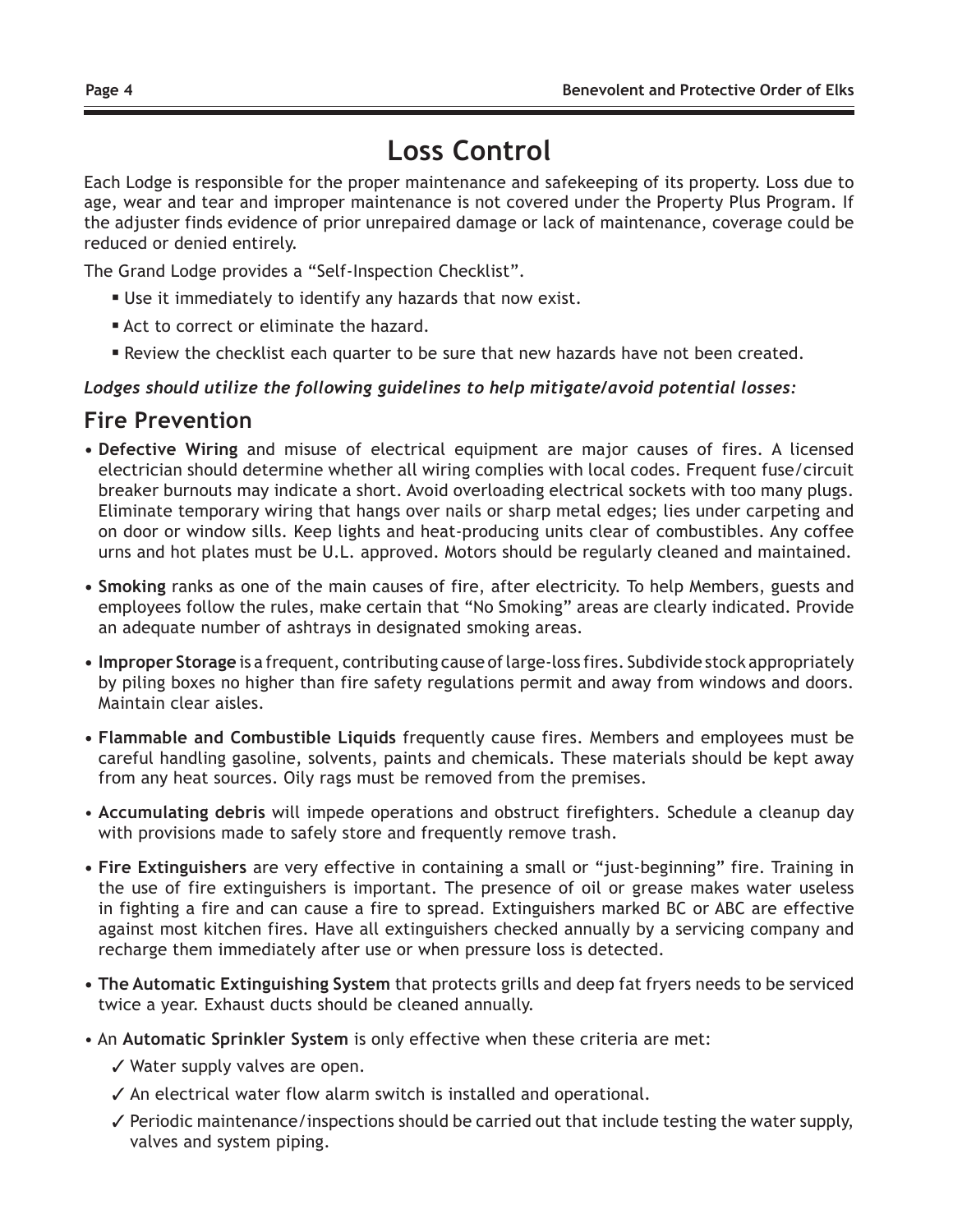- An **Arson** threat exists in two major areas:
	- $\checkmark$  The restrooms: remove trash several times a day.
	- External waste disposal areas: keep dumpster lids closed.
- **Cigarettes** may be thrown into a trash can in the building. If a fire is quickly discovered, clear the area before using an extinguisher. Even if you think the fire is out, call the fire department as a safety precaution (smoldering embers may go unnoticed and flare up later).

*Regular self-inspections and training will help prevent fires and prepare the lodge to deal with a fire if one occurs.*

**NOTE:** *FIRST ONSITE is the preferred vendor for emergency cleanup services. Call (602) 999- 3619, 24 hours a day, 7 days a week.*

#### **Crime Prevention**

Burglaries, robberies, and thefts are carried out by individuals determined to succeed. For this reason, preventing such losses requires more care and effort than the prevention of accidental losses such as fires or injuries to employees or guests. While no two Lodges have identical physical and operating characteristics, the following "Crime Prevention Principles" should be instituted:

#### **Premises Protection**

- Doors and locks should be "burglar resistant"; consult your local fire and police departments for applicable codes.
- Exterior lights should remain on all night, especially those illuminating doorways.
- The safe should not be easily seen from the exterior.
- Lodges in isolated areas—*where burglars may work without interruption*—should consider a burglar alarm system with a signal going to the nearest police station.
- The police should be asked to include the Lodge in their patrol. If the police are unable to do that, consider a private patrol service.

#### **Handling of Money and Securities**

- Lodges with safes should be aware of their safes' limitations. Most safes provide limited protection and will not deter a burglar.
- Keep only enough money in the Lodge overnight to start operations the next day. The balance should be taken to the bank at the end of each day (use the bank's night depository if necessary). In some areas, a police escort is available for the asking.
- In the absence of a police escort, two people should lock up the Lodge at night and two people should make a trip to the bank.
- All receipts should be recorded as soon as possible. If money is collected and simply put in a box, it will be difficult to prove the amount of loss. Keep receipts separate.
- All checks should be endorsed "For Deposit Only" upon receipt.

#### **Internal Security**

• The safe combination should be known only by two or three people who must know; it should be memorized and only written down for placement in a safety deposit box. The combination should be changed whenever the people handling the money change.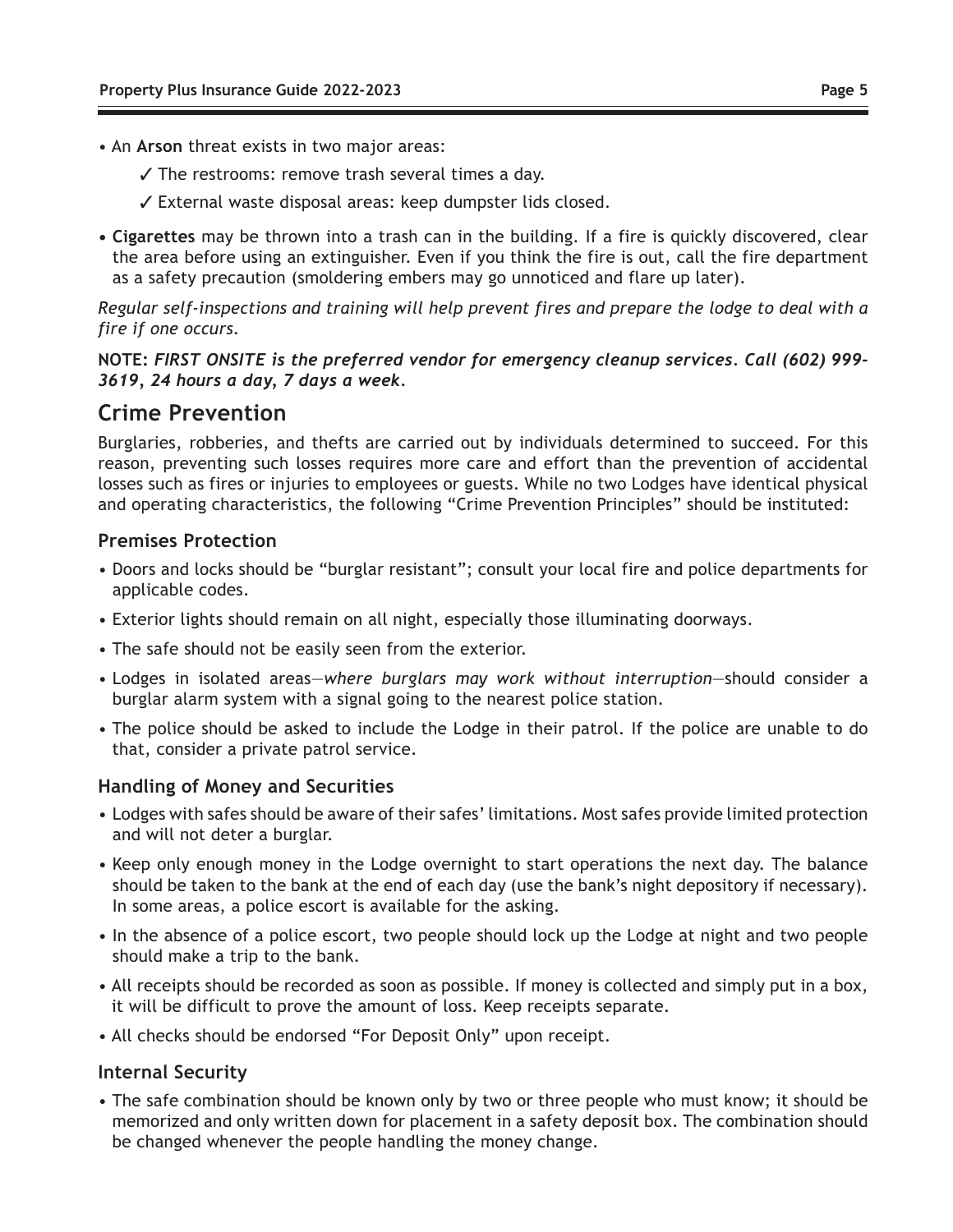- The workings of the burglar alarm system; for going to bank; etc., should only be known by those who need that information.
- The Lodge's daily receipts or the amount of money in the cash drawer/safe are not matters for general discussion/information.
- Cash handling procedures should be formalized so that certain people are responsible for cash while it is in the Lodge (the circumstances and the facts of their responsibility should be clearly identified).
- People who are honest may succumb to the temptation of apparent easy access to money. A Lodge's double-check procedures are intended to eliminate those temptations.

### **Water Damage Prevention**

Anytime the temperature drops below 32 degrees, there is the potential risk of frozen pipes, particularly outdoor pipes or indoor pipes located in poorly insulated areas such as attics, crawl spaces and basements. Water damage can occur if frozen and cracked indoor pipes are not caught quickly.

#### **To Prevent Frozen Pipes**

- Wrap electrical heating tape on exterior pipes; remove garden hoses from faucets.
- Cover pipes with foam rubber or fiberglass insulation and secure it with tape.
- Let cold and hot water faucets drip (running water helps prevent freezing pipes).
- Open cabinet doors to promote warm air circulation around plumbing.
- Leave the thermostat at the same temperature both day and night: at least 55°F.

#### **To Thaw Frozen Pipes**

- Locate the problem pipe and open a faucet. As the pipe thaws, running water aids the melting process.
- Apply heat to the frozen pipe using a hand-held hair dryer or portable electric space heater. Do not use a blowtorch as it could cause the pipe to explode. Do not use a propane or kerosene heater as these are hazardous for indoor use.
- If the frozen pipe area is not accessible, call a licensed plumber.
- If there is a burst pipe and water damage, shut off the main water valve and contact a professional water damage restoration company with trained technicians and extraction, drying and dehumidifying equipment.

#### **NOTE:** *FIRST ONSITE is the preferred vendor for emergency cleanup services. Call (602) 999- 3619, 24 hours a day, 7 days a week.*

#### **To Prolong Roof Life**

- Coverage does not apply to damage caused by wear and tear or deterioration. To protect from an uninsured loss, have a professional roof inspection annually. Request a detailed inspection report that includes the condition of the flashing, roof covering, parapets and drainage system. Keep that report to document the condition of the roof in the event of a claim.
- Repairs are needed if there are cracked or missing shingles; if flashing has deteriorated, particularly around chimneys and vents; or if pooling water is present.
- Leaks are particularly common around chimneys, plumbing vents and attic vents.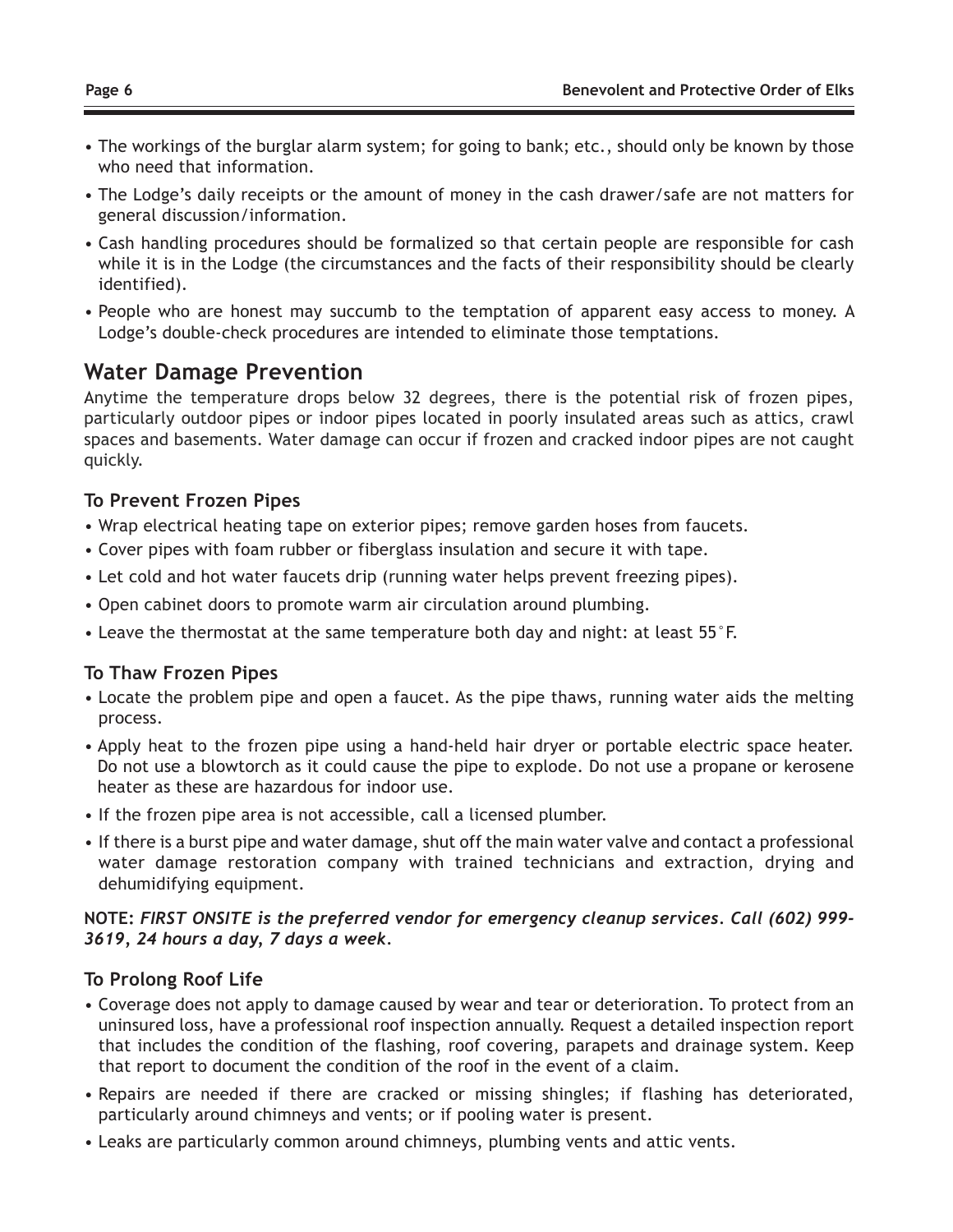# **Program Costs**

Individual Lodge assessments will be invoiced, billed and collected by First Insurance Funding. All assessments are on an annual basis.

A finance program is available through First Insurance Funding to pay the assessment invoice in installments. A finance agreement will accompany the First Insurance Funding Invoice. To establish an installment plan, simply sign the finance agreement and mail it to First Insurance Funding along with the down payment.

*Please note:* If a Lodge has been delinquent on a previous finance agreement, First Insurance Funding may not offer an installment plan to that Lodge.

# **Coverage Scope**

#### **Basic Coverage Provided**

All Lodges of the Order are provided Basic Property and Crime Coverages under the Property Plus Program. The Lodge Certificate of Coverage and Coverage Summary indicates the Basic Coverages and Limits of Liability.

*Included are:*

1. The building, furniture, equipment, inventory, stock, signs and other Lodge property, is covered under this section for loss by fire, wind, hail, lightning, theft, and explosion. If insurance for other perils is provided for your Lodge, it will be identified on the Certificate of Coverage.

2. Crime coverage, including Employee Dishonesty, Forgery, and Broad Form Money and Securities, is provided. This protects the assets of the Lodge from employee theft, disappearance, theft or destruction of money or checks and from the forgery of checks by non- employees.

3. System and Equipment Breakdown (Boiler and Machinery) coverage is provided to all Lodges for sudden and accidental breakdown of a "covered object" that results in physical damage necessitating repair or replacement.

#### **Other Optional Coverages Available\***

Additional, optional insurance coverages may be provided under your Property Plus Program. These include, but are not limited to:

1. *Scheduled Mobile Equipment, Fine Arts, Cameras, Paraphernalia, Musical Instruments or other special Inland Marine coverage such as trailers*, if this coverage is indicated on the Lodge's Certificate of Coverage. Any item of value over \$10,000 must be established with a valid appraisal from a qualified appraiser or a copy of the purchase invoice.

2. *Tees, Fairways and Greens* Special Endorsement for Lodges with golf courses is available. Losses to greens, tees and fairways will be covered for the perils of Vandalism, Malicious Mischief and Wind perils ONLY if the Lodge elects this coverage.

*\*These coverages are available to you for an additional nominal charge; if they are not presently shown on your Certificate of Coverage, then you do not have the coverage. You must contact Gallagher to request the coverage.*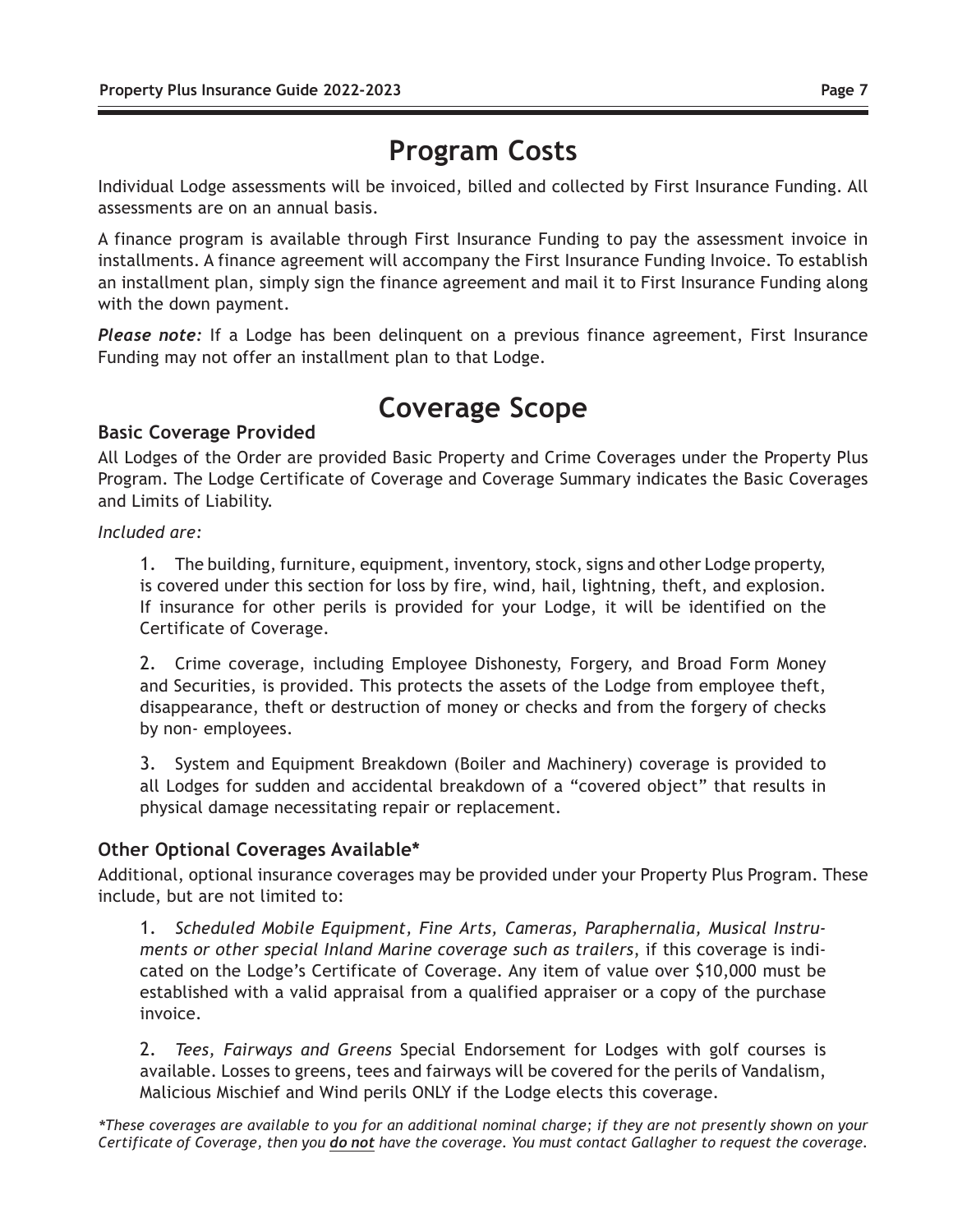# **Policy Information**

Insurance Company Name, Certificate of Coverage Number, and Amounts of Insurance are listed on the Lodge's Certificate of Coverage. *NOTE:* If you do not see an item on your Certificate of Coverage, then it is not covered and the Lodge needs to contact Gallagher Insurance.

## **Coverage Limits**

The Amounts of Insurance for the Lodge are shown on the Lodge's Certificate of Coverage and Coverage Summary. All Lodge owned buildings must have a mandatory replacement cost appraisal every seven (7) years. An appraiser from Gallagher Bassett Appraisal Services, will need to inspect the Lodge. THERE IS NO COST TO THE LODGE FOR THESE APPRAISALS and the Lodge is under no obligation to make any coverage changes.

There is no coinsurance provision in the program, so any loss will be adjusted on a replacement cost basis. There is no deduction for depreciation if the damaged property is repaired or replaced.

The Amounts of Insurance selected for contents and personal property are at the sole discretion of the Lodge. The Property Plus Program will not pay for a building loss more than the Amount of Insurance shown on the Certificate of Coverage unless the following requirements are met:

- A. A Replacement Cost Estimate for the buildings has been performed within the last seven (7) years; *AND*,
- B. An Amount of Insurance is selected at 80% or more of the estimated Replacement Cost value to replace buildings.

If the above requirements are met, an additional amount of insurance for the building is available, up to a combined maximum of 125% of the selected Amount of Insurance for the damaged building, for the repair or replacement of the building. In addition, any additional costs to comply with enforcement of Ordinances and Laws is included. This benefit is "Capped Replacement Cost Coverage" ("CRCC"). CRCC is only available for buildings and not Business Personal Property, Business Income or any other coverage.

## **Deductibles**

The Deductible shown on the Lodge's Certificate of Coverage will apply to any covered Loss.

Higher deductibles may apply for loss or damage by a Named Storm in the southeastern and south coastal areas, as well as Hawaii and Puerto Rico. Areas where the Named Storm deductible applies is referred to as *Wind Tier 1* (refer to the applicable Named Storm Deductible outlined below).

The Certificate will not specifically indicate if a Named Storm deductible applies. Look at the criteria to see if the Lodge is in a Named Storm state or county. For ease of reference, the criteria below listing where the Named Storm deductible applies is included with every Certificate of Coverage.

If a "Named Storm Deductible" is applicable, the sum subtracted shall be based upon the total insured values at the time of loss at each separate location that has sustained loss or damage.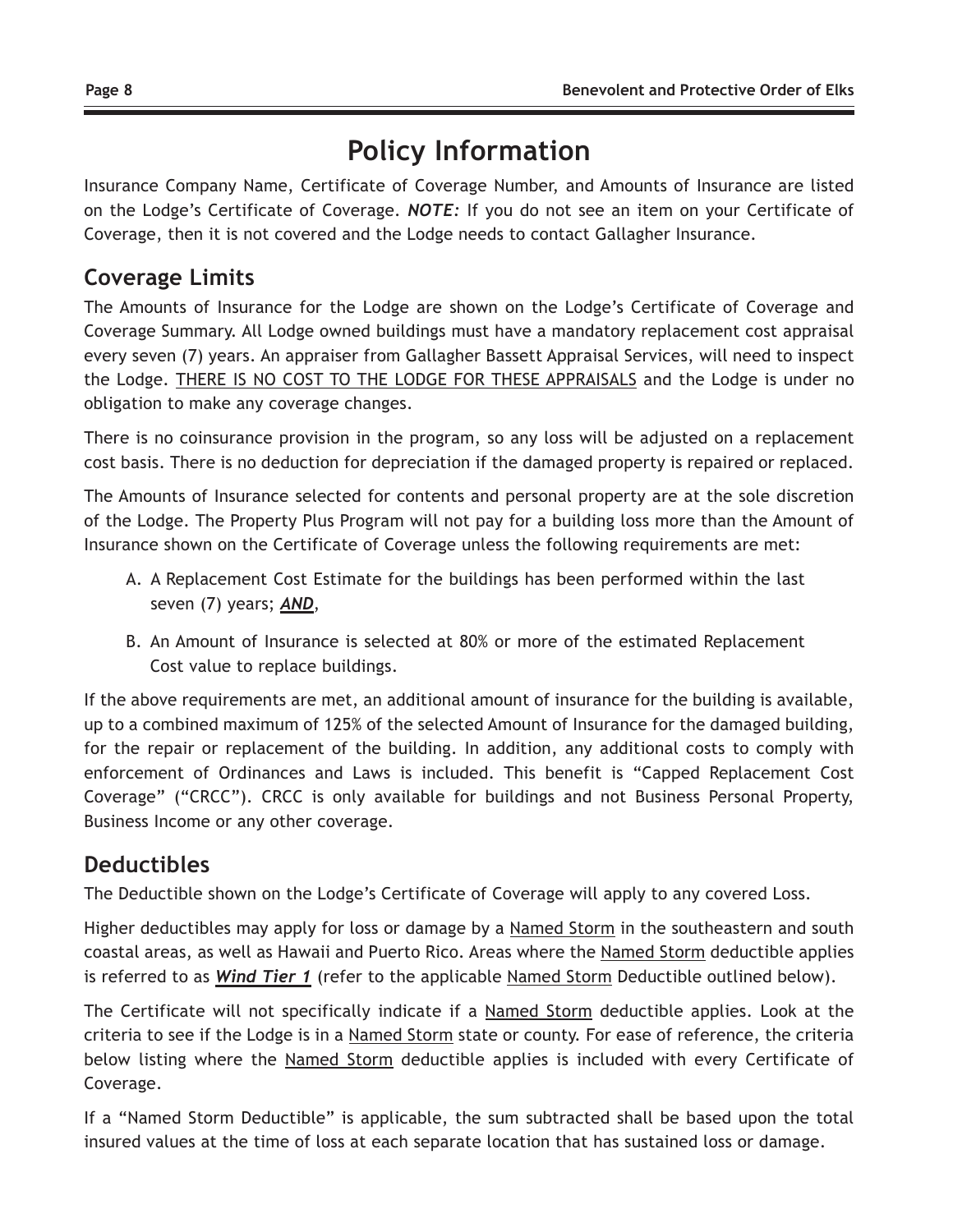#### **The Named Storm Deductible Applies to the Total Insured Value**

- **The deductible is calculated as 3% to 5% of the total insured values at the time of loss.**
- <sup>n</sup> Named Storms shall be established by the U.S. National Weather Services.
- This deductible shall apply to those locations in the following "Tier I" wind areas:

All reference herein to "Tier I", "Tier I Windstorm" or similar "Tier I" references, shall be defined as all locations situated within *Tier I States or Counties* as specified below:

A 2-1/2% deductible applies to the following counties:

| Alabama:     | Baldwin, Mobile;                                                                                                                                                                                                     |
|--------------|----------------------------------------------------------------------------------------------------------------------------------------------------------------------------------------------------------------------|
| Florida:     | Entire State of Florida;                                                                                                                                                                                             |
| Hawaii:      | Entire State of Hawaii;                                                                                                                                                                                              |
| Louisiana:   | Calcasieu, Cameron, Iberia, Jefferson, LaFourche, Livingston,<br>Orleans, Plaquemines, St. Bernard, St. Charles, St. James, St.<br>John the Baptist, St. Mary, St. Tammany, Tangipahoa, Terrebonne,<br>Vermilion;    |
| Mississippi: | Hancock, Harrison, Jackson;                                                                                                                                                                                          |
| Puerto Rico: | Entire Commonwealth of Puerto Rico                                                                                                                                                                                   |
| Texas:       | Aransas, Brazoria, Calhoun, Cameron, Chambers, Galveston,<br>Harris (entire county), Jackson, Jefferson, Kenedy, Kleberg,<br>Liberty, Matagorda, Newton, Nueces, Orange, Refugio, San<br>Patricio, Victoria, Willacy |

A 3% deductible applies to the following counties:

| Georgia:        | Bryan, Camden, Chatham, Glynn, Liberty, McIntosh;                                                                                                                                                                                                                                              |
|-----------------|------------------------------------------------------------------------------------------------------------------------------------------------------------------------------------------------------------------------------------------------------------------------------------------------|
| North Carolina: | Beaufort, Bertie, Brunswick, Camden, Carteret, Chowan,<br>Columbus, Craven, Currituck, Dare, Hyde, Jones, New Hanover,<br>Onslow, Pamlico, Pasquotank, Pender, Perquimans, Tyrell,<br>Washington;                                                                                              |
| South Carolina: | Beaufort, Berkley, Charleston, Colleton, Georgetown, Horry,<br>Jasper;                                                                                                                                                                                                                         |
| Virginia:       | Accomack, Chesapeake, Gloucester, Hampton City, Isle of<br>White, James City, Lancaster, Mathews, Middlesex, Newport<br>News, Norfolk City, Northampton, Northumberland, Poquoson<br>City, Portsmouth City, Suffolk City, Surry, Virginia Beach City,<br>Westmoreland, Williamsburg City, York |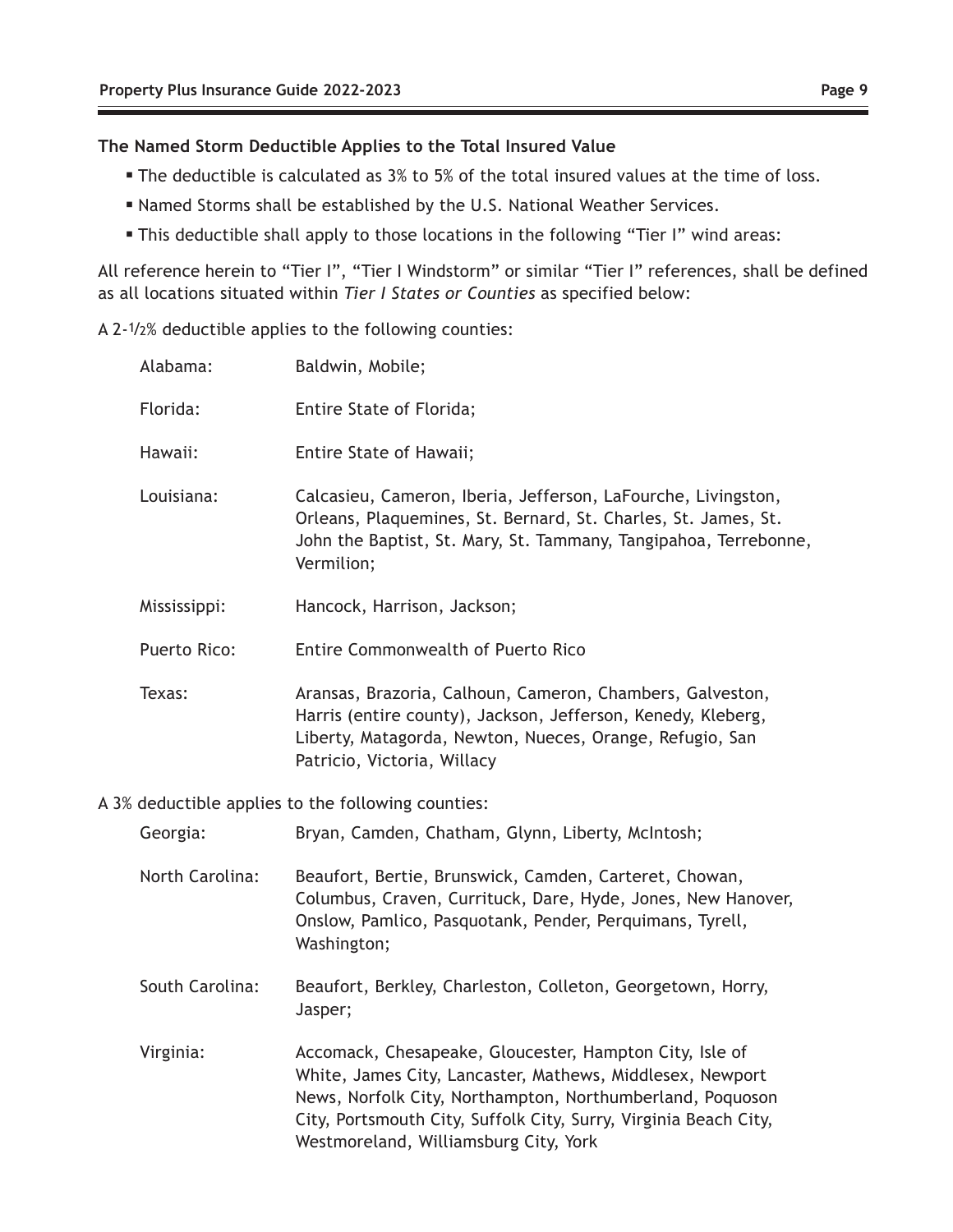# 3. Coverage Description

## **Property**

The Property Plus Program will pay, subject to the limits shown on the Certificate of Coverage and Property Plus Coverage Summary, for direct physical loss of or damage to Covered Property, except as provided below or excluded (see Exclusions on pages 14).

The perils of Earthquake and Flood are excluded, except for inland marine coverages as specified in the policy form. For Lodges that choose to buy Earthquake or Flood coverage contact Gallagher Insurance at 1-(800)-421-3557 to obtain a quote.

# **Covered Property**

#### **Real Property:**

Buildings or structures, such as fences or pools; permanently installed fixtures; machinery and equipment.

#### **Personal Property:**

All Personal Property owned by the Lodge and used for Lodge business; Personal Property of others in the care, custody or control of the Lodge; the Lodge's use interest, as tenant, in improvements and betterments (improvements and betterments are fixtures, alterations, installations or additions made a part of Real Property the Lodge occupies as a tenant but does not own that the Lodge acquired or made at the Lodge's expense, but cannot legally remove).

Personal Property owned by the Lodge that is used to maintain or service real property, including fire extinguishing equipment; outdoor furniture; floor coverings and appliances used for refrigerating, ventilating, cooking, dish washing, or laundering; Additions under construction; Alterations and repairs to real property; materials, equipment, supplies, and temporary structures used for making alterations or repairs to real property.

"Personal Property—Off Premises" is limited to the Amount of Insurance shown on the coverage Summary. This includes property in transit, at any exhibition or away from scheduled locations. Property is covered while located anywhere in the United States, its territories or possessions, or Canada.

#### **Business Income, Rents and Extra Expense:**

Net Income (net profit or loss before income taxes) that would have been earned or incurred and continuing normal operating expenses incurred, including payroll, when such loss ensues from a covered loss. Rents refer to the loss of Rental Income incurred during the "period of restoration" that would have incurred if there had been no loss. Extra Expense refers to necessary expenses incurred during the "period of restoration" that would not have been incurred if there had been no loss.

The policy will also pay for the actual loss of Business Income sustained if an act of a civil authority, like the fire or police department, prohibits access to the Lodge. There must be a direct physical loss of or damage to property at locations other than the Lodge. The coverage will apply while access is denied, up to four consecutive weeks from the date access was prohibited.

#### *The following coverages are limited to the amounts shown on the Property Plus Coverage Summary page of the Certificate of Coverage and does not increase the total limits of coverage for Real and/or Personal Property provided by the policy.*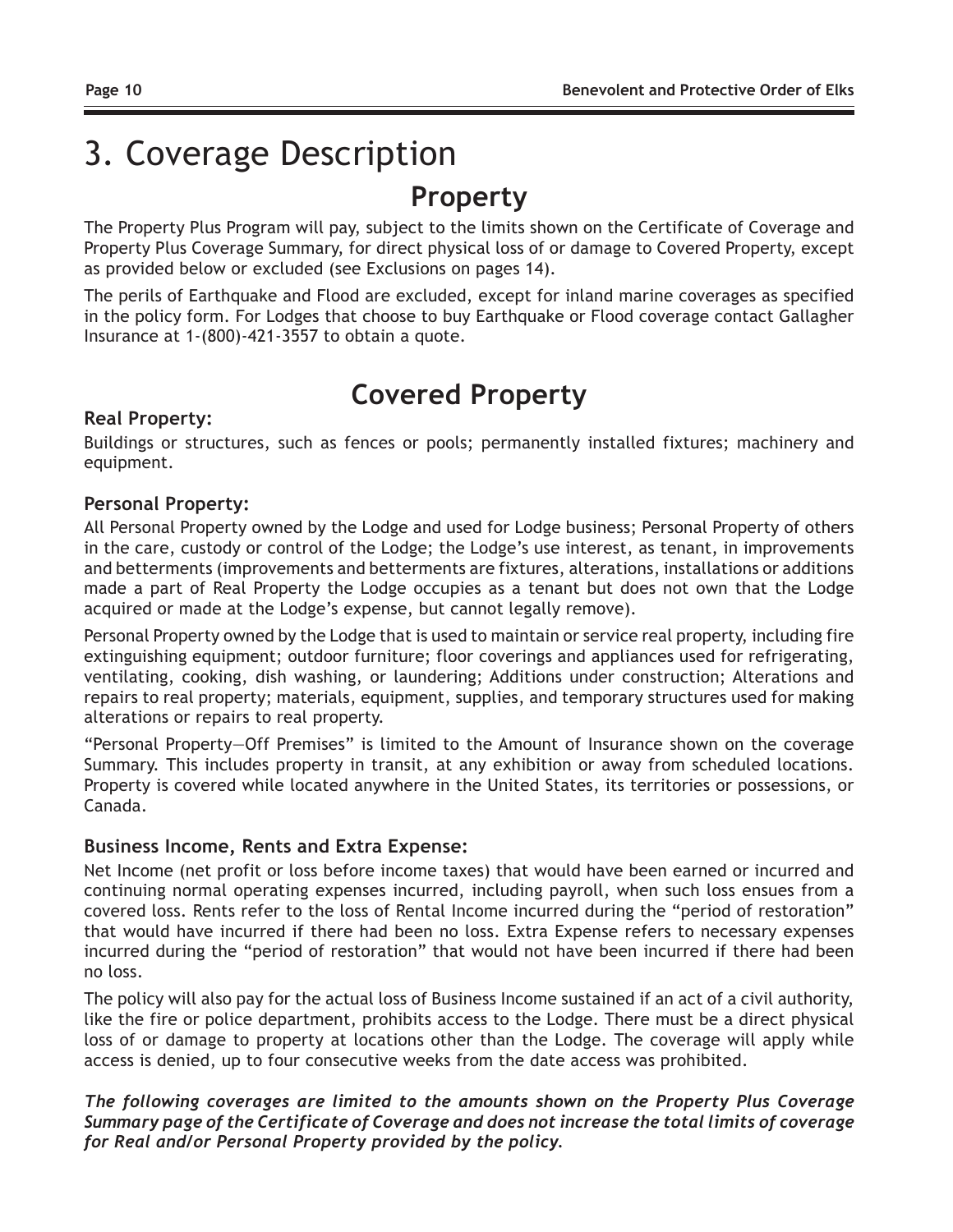#### **Building Collapse:**

The policy will pay for loss due to building collapse if caused by one or more of the following: Hidden decay; hidden insect or vermin damage; weight of people or personal property; weight of rain that collects on a roof; fire; lightning; explosion; hail; smoke; aircraft; vehicles; riot; civil commotion; vandalism; leakage from fire extinguishing equipment; sinkhole collapse; volcanic action; falling objects; weight of snow, ice or sleet; or water damage.

#### **Debris Removal:**

The policy will pay the expense to remove debris caused by or resulting from a covered loss up to 25% of the direct physical loss paid if the debris removal expense is reported in writing within 180 days of Date of Loss.

#### **Defense Costs:**

The policy will defend any claim or suit made against the Lodge and/or its officers, directors or employees that allege physical loss or damage as insured against, to the property of others in the care, custody or control of the Lodge. The claim or suit may be investigated and settled without prejudice as deemed expedient.

#### **EDP Hardware, Software and Extra Expense:**

Electronic Data Processing (EDP) Systems equipment and component parts; Data processing media, programs, instructional materials and materials on which data is recorded; Extra Expense incurred to continue the normal operation of business as nearly as practicable.

#### **Expediting Expense**

Expediting Expenses are reasonable extra costs for temporary repairs and/or expediting repairs or replacement of covered property damaged by a covered cause of loss.

#### **Exterior Signs and Glass:**

Exterior signs and exterior and semi-exterior glass owned by the Lodge or owned by others but in the Lodge's care, custody or control, including lettering and ornamentation.

#### **Fine Arts:**

Property that is rare and/or has artistic or historic value, including elk heads, owned by the Lodge or others, but in the Lodge's care, custody, or control. Coverage is provided while the property is in a covered building.

If there are specifically scheduled items, they are shown on the Coverage Summary.

If there is an item valued at more than \$10,000, the value must be established by a valid, written appraisal or other valid documentation, and that value must be reflected on the Property Plus certificate prior to the loss.

#### **Food Spoilage:**

Loss or damage to perishable goods contained in refrigeration units caused by or resulting from mechanical or electrical breakdown of the refrigeration units, their controls, and related equipment; refrigerant leakage; a power failure beyond the Lodge's control that caused a change in temperature or humidity; or contamination by the refrigerant.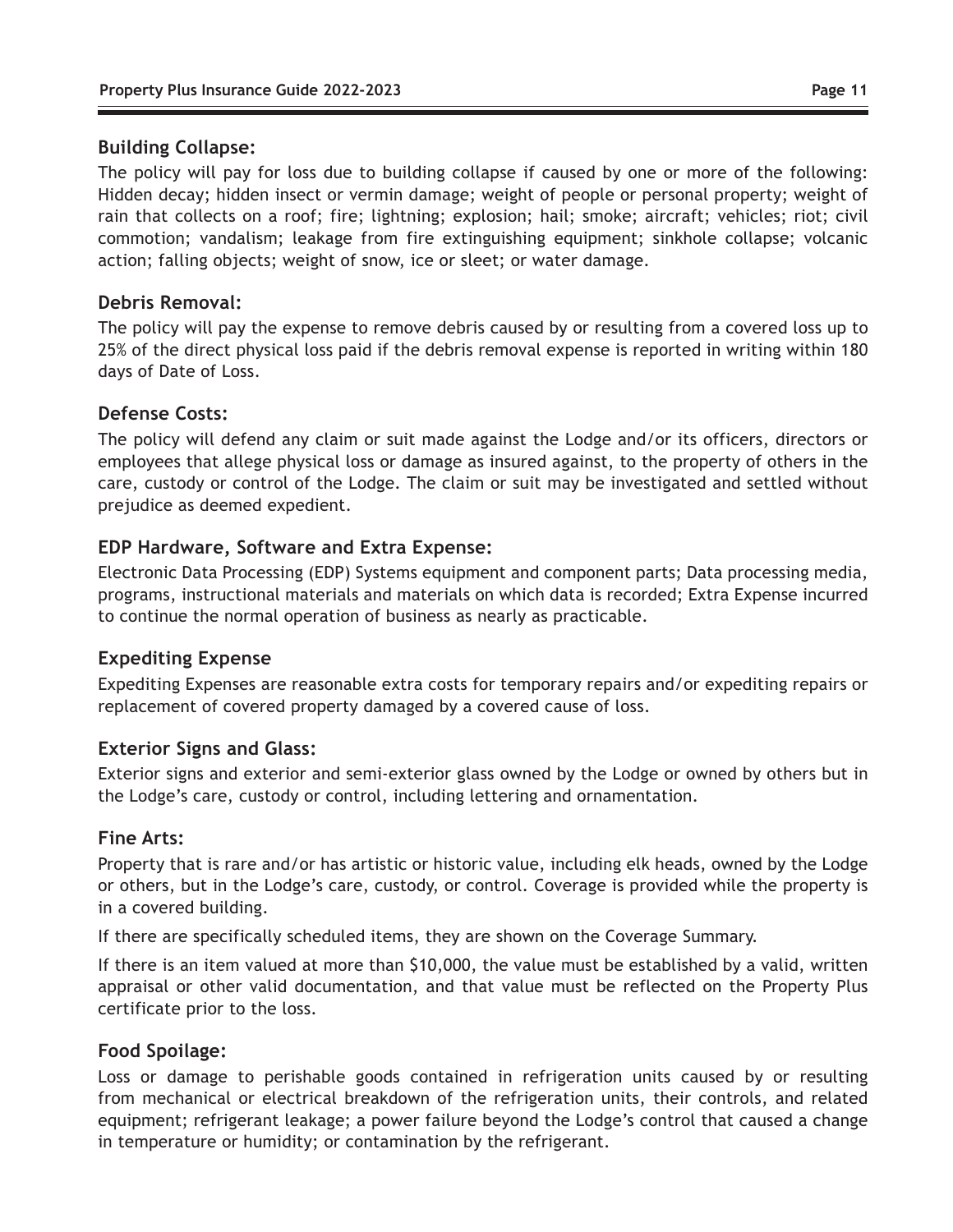#### **Loss Data Preparation Costs:**

If a covered loss occurs to covered property, the policy will pay the necessary and reasonable cost to prepare a complete inventory or appraisal (that is required for loss settlement).

#### **Newly Acquired Property:**

If Real Property is covered, we will cover a building the Lodge acquires. If the Lodge has Business Personal Property coverage, we will cover Personal Property at a newly acquired location. However, the most we will pay for any one loss is \$1,000,000 whether the loss occurs to real or personal property (or to both). This coverage ends 90 days from the date the Lodge acquires the property; on the date the Lodge reports the values of the property to us; or on the date the policy expires, whichever occurs first.

#### **Off-Premises Services:**

The policy will pay if loss or damage occurs to covered property caused by the interruption of Water, Communication, or Power Supply Services. The interruption must be caused by direct physical loss or damage to off-premises supply services by a covered loss.

#### **Personal Property in Transit or Off Premises:**

The policy will pay for covered loss or damage to personal property in transit or off premises.

#### **Volcanic Action - Ash, Dust, or Particulate Matter:**

In the event of volcanic action, the policy will pay the cost to remove ash, dust, or particulate matter that does not cause direct physical loss or damage to Covered Property. The most the policy will pay under this coverage is \$2,500.

#### *The following coverages are in addition to the policy limits for Real and Personal Property:*

#### **Accounts Receivable:**

Amounts due from customers that the Lodge is unable to collect because of loss or damage to your accounts receivable records.

#### **Automatic Extinguishing System Activation:**

Refill, recharge, or cleanup of extinguishing agent activated for the control of a covered loss. No Deductible applies to this coverage; however the most the policy will pay is \$2,500 per occurrence, per location.

#### **Ordinance or Law Coverage:**

If a covered loss occurs, the policy will pay for loss or damage caused by enforcement of any ordinance or law that requires the demolition of parts of the property not damaged; the increased cost to build or repair the property caused by enforcement of building zoning or land use ordinance or law; and the cost to demolish and clear the site of undamaged parts of the property destroyed caused by enforcement of the building, zoning or land use ordinance or law. The policy limit for this coverage is limited to 10% of the Real Property values shown on the Certificate of Coverage if the Lodge is not "insured to value." If the Lodge is insured to value as defined in the policy, this coverage is included within the CRCC.

#### **Personal Effects:**

Personal Effects of officers, members, employees, and guests.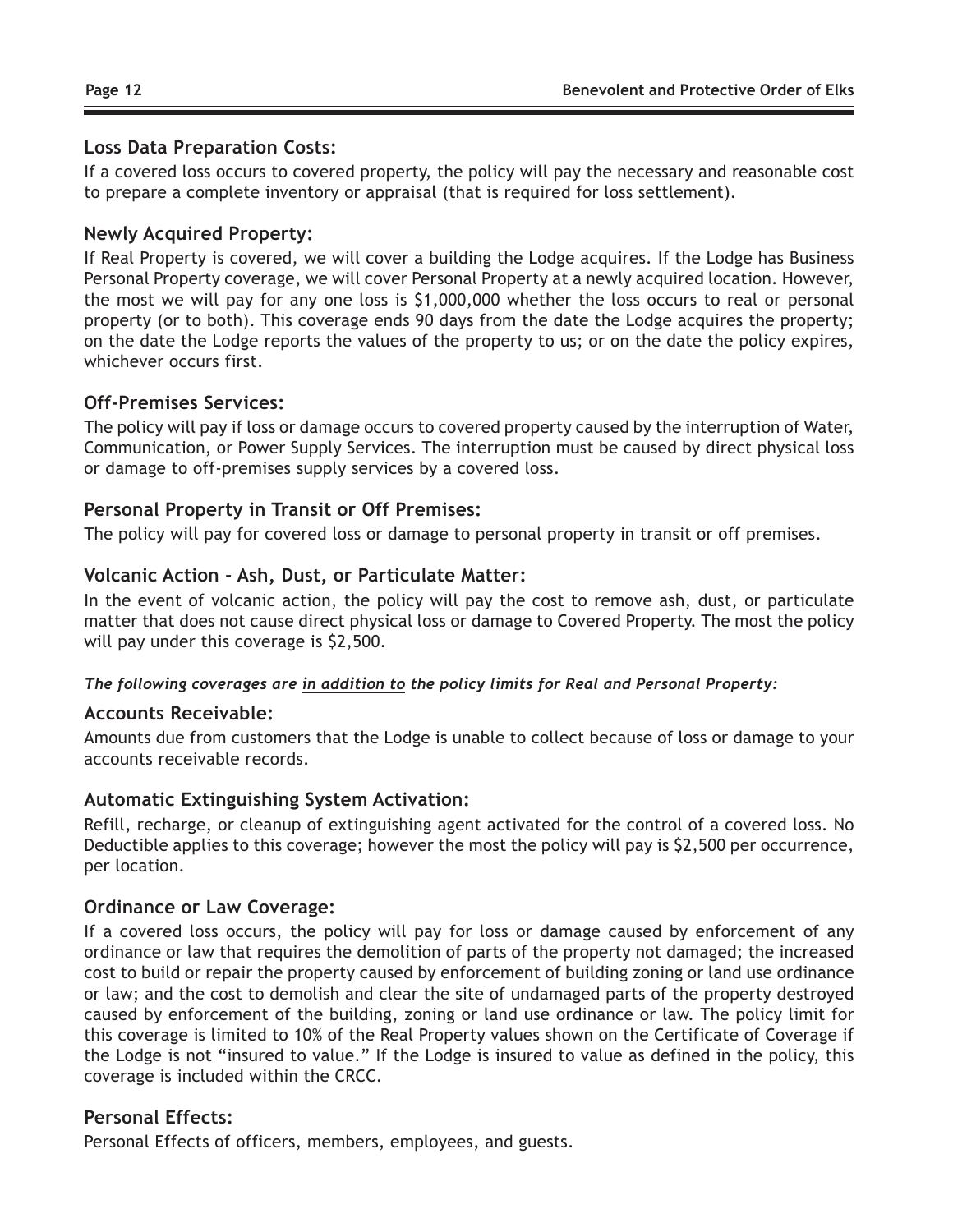#### **Pollutant Clean Up and Removal**

The policy will pay expenses to extract "pollutants" from land or water if their release is caused by a covered loss that occurs during the policy period and if the expense is reported within 180 days of the Date of Loss.

#### **Trees, Shrubs and Plants:**

Loss caused by Fire, Lightning, Explosion, Riot or Civil Commotion, Aircraft, Vehicles, Wind, Vandalism, "Sinkhole Collapse," Volcanic action, and Debris Removal Expense.

#### **Valuable Papers:**

The cost to research, replace, or restore the lost information contained in lost or damaged valuable papers and records when duplicates do not exist (including those that existed on electronic or magnetic media).

### **Property Not Covered**

- A. Personal Property once sold by the Lodge and delivered to the purchaser if sold under a conditional sale, trust, agent, installment plan, or another deferred payment plan.
- B. Vehicles or self-propelled machines (including watercraft or aircraft) that:
	- 1. Are licensed for use on public roads,
	- 2. Are operated principally away from your premises. (This does not apply to rowboats or canoes out of water at a location.)
- C. Foundations of buildings, structures, machinery or boilers if the foundations are below the basement floor or surface of the ground.
- D. Currency, deeds, evidence of debt, money, notes or securities except as provided in the Crime section of the Program.
- E. Land, water, growing crops or lawns.
- F. Animals, fish, birds or fowl.
- G. Steam boilers, steam pipes, steam engines or steam turbines damages caused by or resulting from any conditions or events inside such equipment. Damage to hot water boilers or water heating equipment caused by or resulting from any condition or event inside such boiler, except as provided by the Boiler and Machinery Coverage.

#### **Valuation**

In the event of a covered loss, the value of lost or damaged Real or Personal Property will be on a replacement cost basis.

#### **Replacement Cost**

The actual cost to rebuild or replace lost or damaged property without deduction for depreciation. If the property is not rebuilt or replaced, the valuation is replacement cost minus depreciation of the lost or damaged property.

In the event of loss or damage to Fine Arts or EDP Hardware, the company will pay the actual cost to repair or replace the damaged property up to the limit of insurance.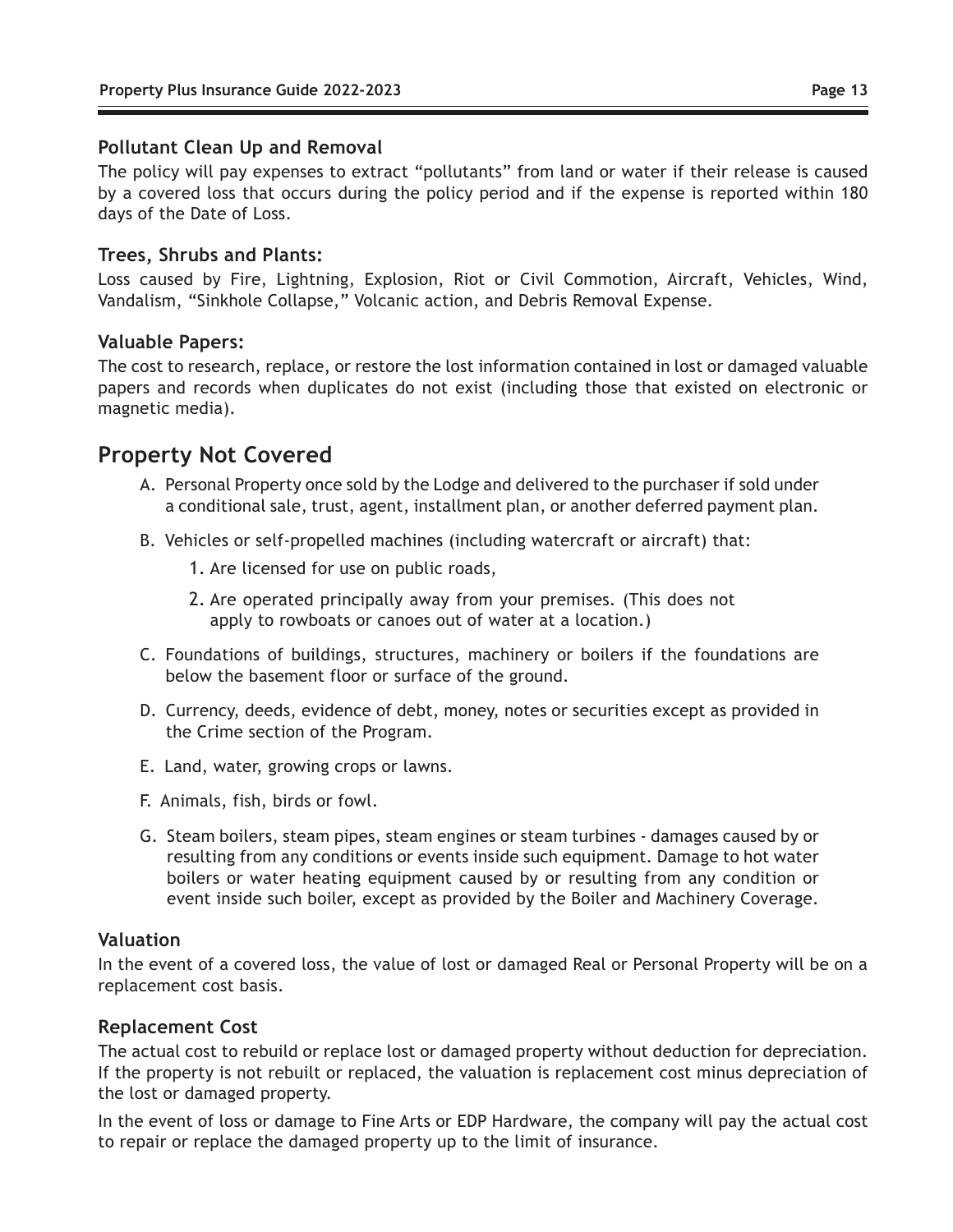### **Exclusions**

Your policy will not pay for loss or damage caused directly or indirectly by any of the following:

A. Earth Movement

 Any earth movement such as earthquake, landslide, mine subsidence or earth sinking, rising or shifting, except for a "sinkhole" collapse (defined as the sudden sinking or collapse of land into underground empty spaces created by the action of water on limestone or dolomite). However, if loss or damage by fire or explosion results, we will pay for that resulting loss or damage. Coverage may be available for an additional charge.

B. Volcanic Eruption, Explosion or Effusion

 Direct damage resulting from the eruption, explosion or effusion of a volcano when the loss or damage is caused by airborne volcanic ash or shock waves, ash, dust or particulate matter or lava flow. However, if loss or damage by fire or explosion results, we will pay for that resulting loss or damage.

- C. Government Action
- D. Nuclear Hazard
- E. War and Military Action
- F. Smoke, vapor or gas from agricultural smudging or industrial operations
- G. Wear, tear, rust, corrosion, fungus, decay, deterioration, hidden or latent defect
- H. Settling, cracking, shrinking or expansion
- I. Insects, birds, rodents or other animals
- J. Mechanical breakdown except as covered under System and Equipment Breakdown
- K. Dampness or dryness of atmosphere; changes in or extreme temperatures; marring or scratching to personal property; rain, snow, ice or sleet damage to Personal Property in the open.
- L. Flood, surface water, waves, tides, tidal waves or overflow of any body of water whether driven by wind or not, mudslide, or mudflow. *(Flood coverage may be purchased from the National Flood Program.)*
- M. Building Collapse unless caused by one or more of the following: hidden decay; hidden insect or vermin damage; weight of people or personal property; weight of rain that collects on a roof; fire, lightning, explosion, hail, smoke, aircraft, vehicles, riot, civil commotion, vandalism, leakage from fire extinguishing equipment, sinkhole collapse, volcanic action, falling objects, weight of snow, ice or sleet, or water damage.
- N. Property that is missing, but there is no physical evidence to show what happened to it, such as shortage disclosed in taking inventory.
- O. Release, discharge, or dispersal of "pollutants" defined as any solid, liquid, gaseous or thermal irritant or contaminant, including smoke, vapor, soot, fumes, alkalis, chemicals and waste. Waste includes materials to be recycled, reconditioned or reclaimed.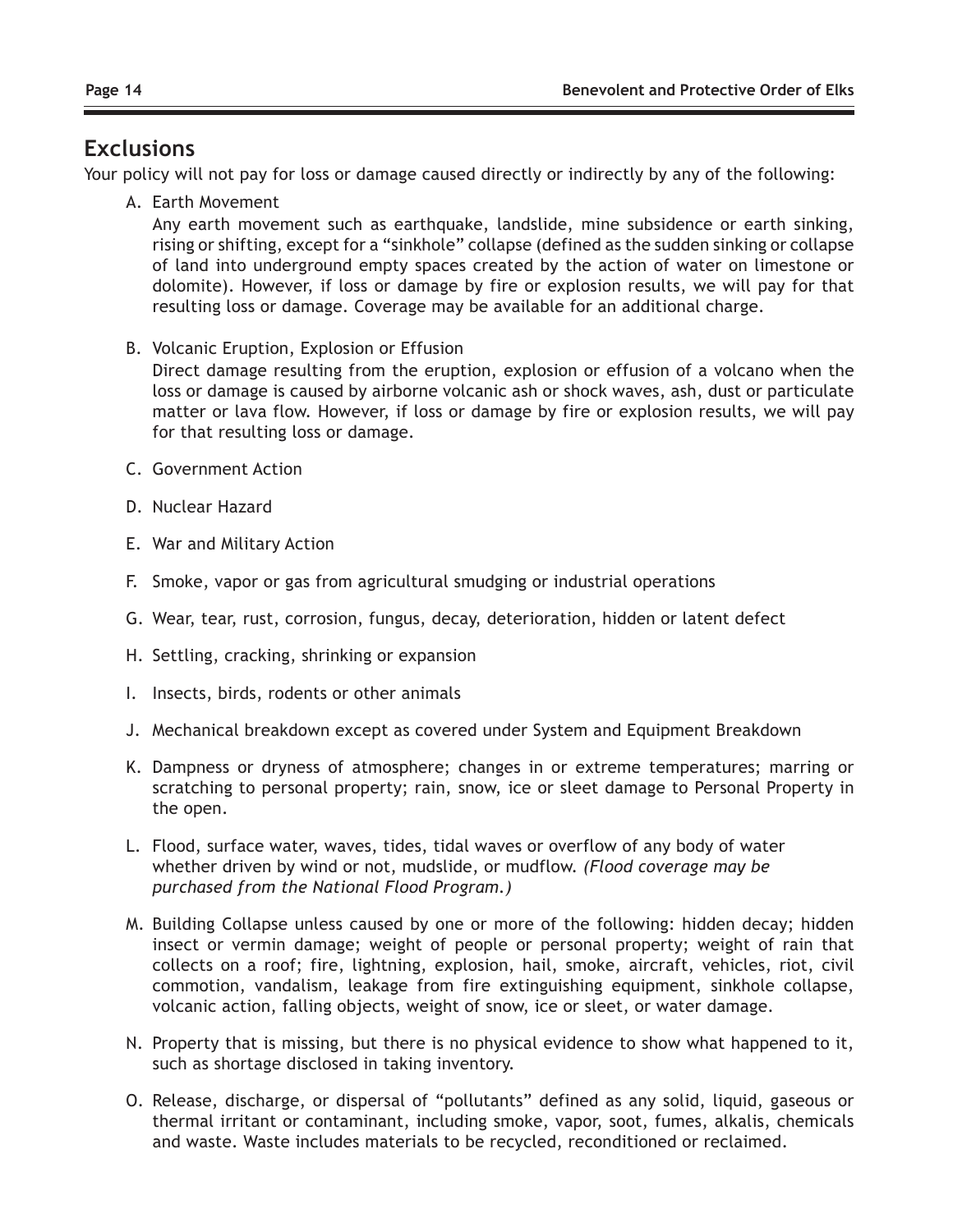## **Claims Reporting**

Please report loss of property promptly. Please use one of the following methods:

Go to the Safety and Insurance webpage at elks.org. Complete the Property Claim form and e-mail to Gallagher Bassett at ElksReport@tnwinc.com.

 $OR -$ 

Call Gallagher Bassett at 1-(844)-The-Elks (1-844-843-3557)

A claims adjuster will contact the Lodge as soon as possible after receipt of the claim. In most cases, this will be the same day, but no more than 48 hours later. The claims adjuster will work with the Lodge to:

- Quickly evaluate the nature and extent of the loss.
- Assist in making reasonable or necessary temporary repairs and, if necessary, obtaining repair estimates and otherwise adjusting the loss.
- Assist in completing any paperwork, such as proof of loss.
- Deliver the claim check.

It is important to know the Lodge's duties in the event of loss or damage to covered property:

- Notify the police if a law may have been broken.
- Provide notice of loss or damage within 90 days of the date of loss. Include a description of the property involved and a description of how, when and where the loss or damage occurred.
- Take all reasonable steps to protect the property from further loss or damage. Keep a report of all expenses for emergency and temporary repairs.

## **Crime**

Crime Insurance is provided to each Lodge. This program includes limits and coverages as shown on the Lodge Certificate of Coverage.

*This coverage satisfies the bond requirements for lodge officers, per Section 12.050 and 12.060 of Grand Forum Statutes.*

#### **Employee Dishonesty**

An employee is an officer, director, trustee, volunteer or employee of the Lodge. Employee Dishonesty coverage will pay for loss resulting from employee dishonesty by any employee, whether identified or not, acting alone or in collusion with others, employees or non-employees.

Property covered includes money, securities, and any tangible property including stock, furniture and equipment.

#### **Forgery**

Forgery coverage will pay for loss involving checks, drafts, promissory notes, similar written promises, orders or directions to pay a certain sum of money made or drawn or purported to have been drawn by the Lodge, which have been forged or altered.

Legal expenses are also included if the Lodge is sued for refusing to pay because the check or covered instrument has been forged or altered.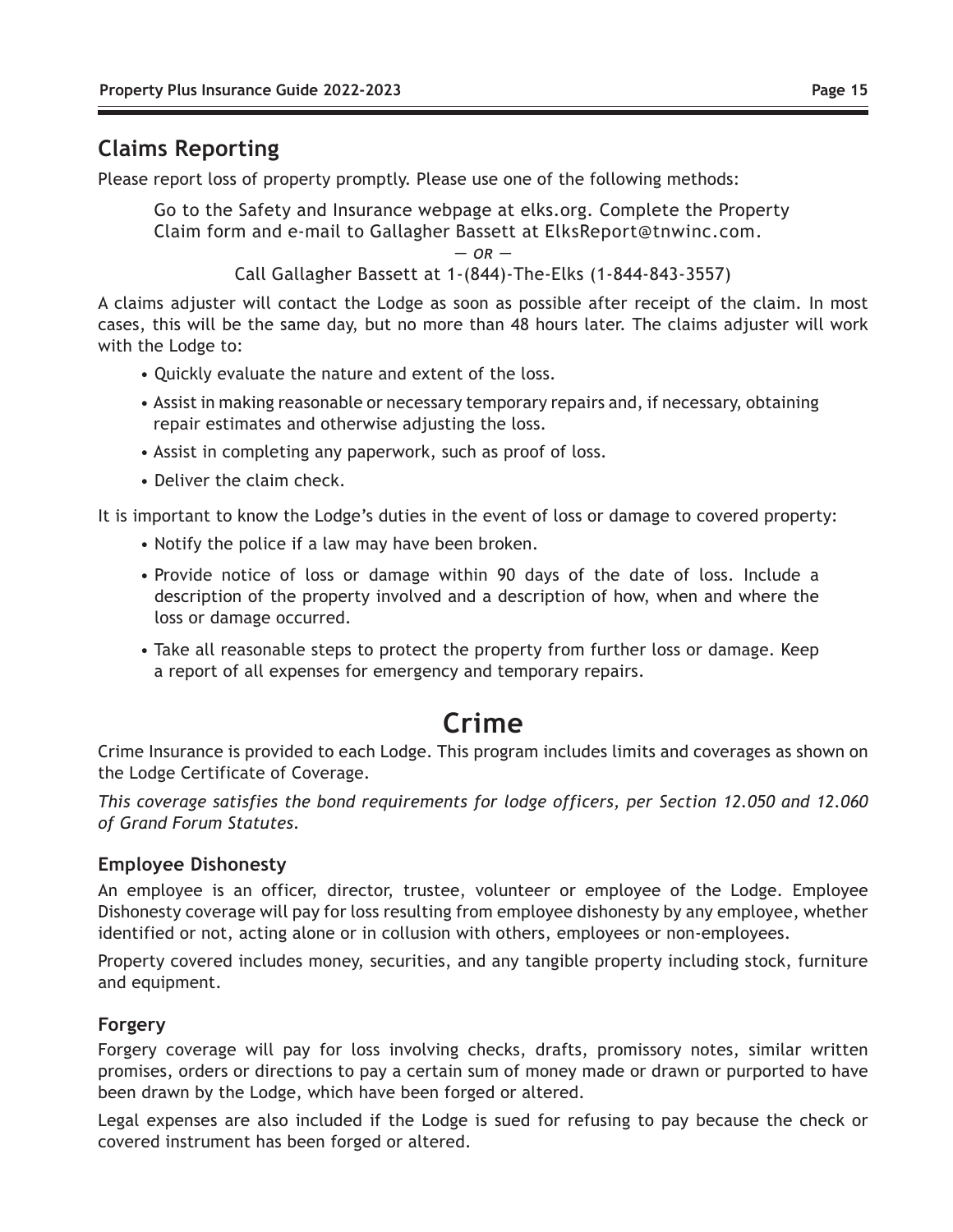#### **Money and Securities**

Money and securities coverage will pay for loss of covered property described below resulting directly from theft, disappearance or destruction by anyone other than an employee. Includes robbery, safe burglary and other property. Covered property includes money (currency, coins and bank notes in current use and having a face value, travelers' checks, register checks and money orders held for sale to the public) and securities (negotiable and nonnegotiable instruments or contracts representing either money or other property and includes tokens, tickets, revenue and other stamps in current use and debt with credit cards). Coverages are provided in and away from Lodge premises.

#### **Computer and Funds Transfer Fraud**

Computer and Funds Transfer Fraud provides coverage against theft of money, securities or property using a computer to transfer covered property from the insured's premises or bank to another person or place. No coverage for theft of information or computer vandalism.

#### **Deductible**

The amount of deductible for each loss is shown on your Certificate of Coverage. No Deductible Amount shall apply to any covered loss attributable to individuals serving in the following capacities at the time of such covered loss: (i) The Lodge Exalted Ruler; or (ii) Treasurer; or (iii) Secretary.

### **Exclusions**

The policy will not cover loss or damage caused by:

- A. An employee for whom similar insurance has been canceled and not reinstated, when such cancellation is known to the lodge; however, this only applies if the loss exceeds \$5,000.
- B. For any loss exceeding \$5,000, insurance is canceled immediately for any employee who has committed a dishonest act that has been discovered by you, or any officers or directors not in collusion with the employee, whether the commission of the dishonest act occurred before or after becoming employed by the Lodge.
- C. Inventory shortages if the proof of loss, as to its existence or amounts, depends on an inventory computation or a profit and loss computation.

## **Claims Reporting**

Please report loss of property promptly. Please use one of the following methods:

Go to the Safety and Insurance webpage at elks.org. Complete the Property Claim form and e-mail to Gallagher Bassett at ElksReport@tnwinc.com.

 $\Omega R -$ 

Call Gallagher Bassett at 1-(844)-The-Elks (1-844-843-3557)

A claims adjuster will contact the Lodge as soon as possible after receipt of the claim. In most cases, this will be the same day, but no more than 48 hours later. The claims adjuster will work with the Lodge to:

• Quickly evaluate the nature and extent of the loss.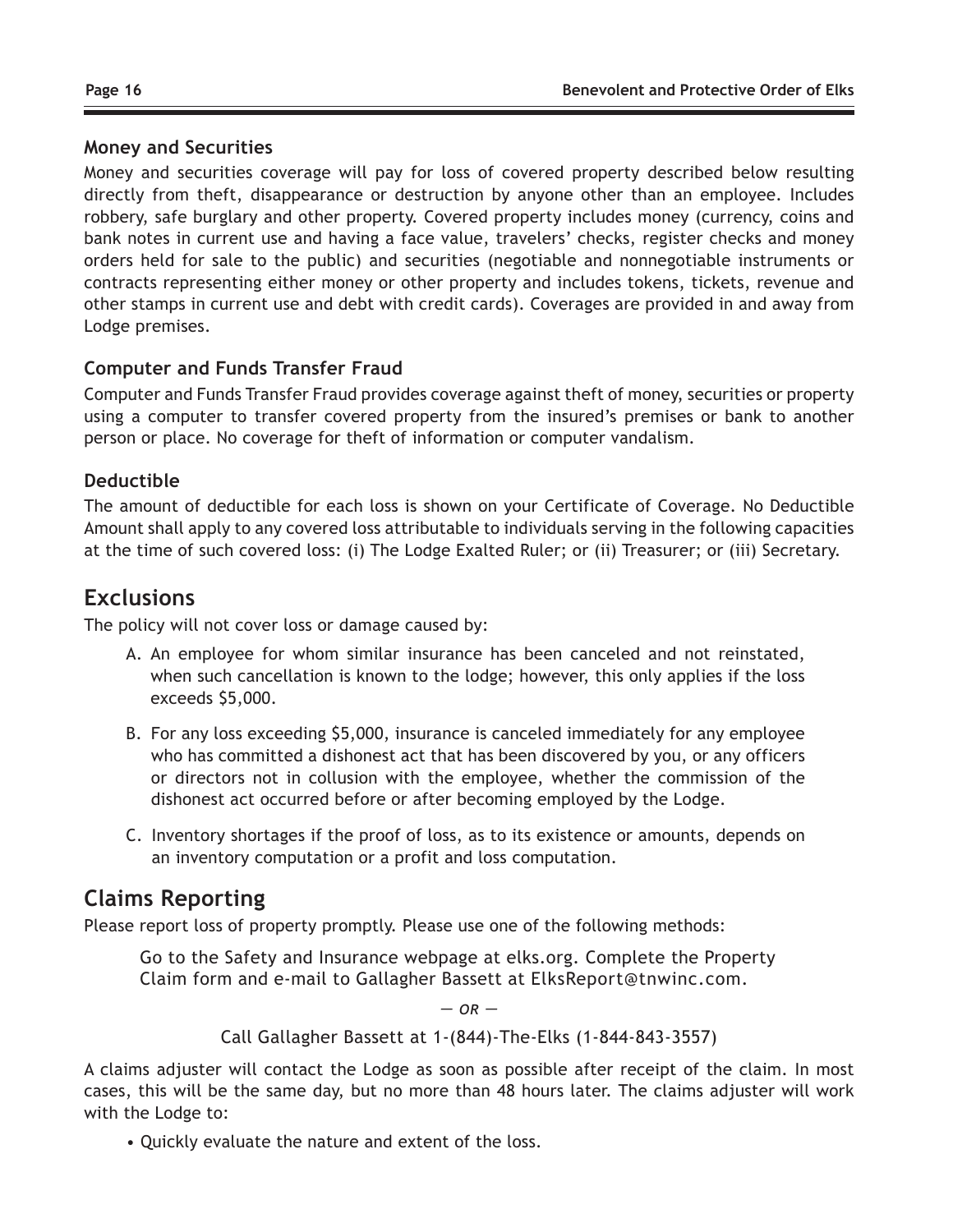- Assist you in making reasonable or necessary temporary repairs, if necessary, obtaining repair estimates and otherwise adjusting the loss.
- Assist you in completing any paperwork, such as proof of loss.
- Deliver your claim check.

It is important to know the Lodge's duties in the event of loss or damage:

- Do not contact the police unless instructed to do so by a claims adjuster. Lodges should not file any criminal charges against a suspected individual; such charges should only be made by local prosecutors.
- Report notice of loss or damage as soon as possible after discovering the loss. Include a description of the property involved as well as a description of how, when and where the loss or damage occurred.
- Take all reasonable steps to protect the property from further loss or damage. Keep a report of all your expenses for emergency and temporary repairs.
- Provide a sworn proof of loss within 120 days.
- If the policy is cancelled, notice must be given within 1 year of cancellation for any 'discovered' loss that happened before the policy was cancelled.

# **System and Equipment Breakdown Coverage (Boiler and Machinery)**

System and Equipment Breakdown (Boiler and Machinery) coverage is provided to all Lodges that own a building.

The Property Plus Program will pay subject to limits shown on the Certificate of Coverage for sudden and accidental breakdown of a "covered object" that results in physical damage necessitating repair or replacement.

### **Direct Coverage Description**

System and Equipment Breakdown (Boiler and Machinery) coverage provides protection against:

- A. Direct loss to any "covered object" the Lodge owns or for which the Lodge is liable.
- B. Expediting Expenses incurred, including the extra cost to make temporary repairs, permanent repairs and permanent replacement of "covered objects."
- C. A direct or indirect loss caused from damage to a Public Utility Company's transformer or electrical apparatus, wherever located, used to supply power to the premises.
- D. Cleanup of a "covered object" polluted or contaminated due to a direct loss, if the substance is declared to be hazardous to health by a Governmental Agency.

### **Indirect Coverage Description**

Business Interruption for actual loss of income and/or extra expense incurred by the Lodge during the time to repair or replace a "covered object."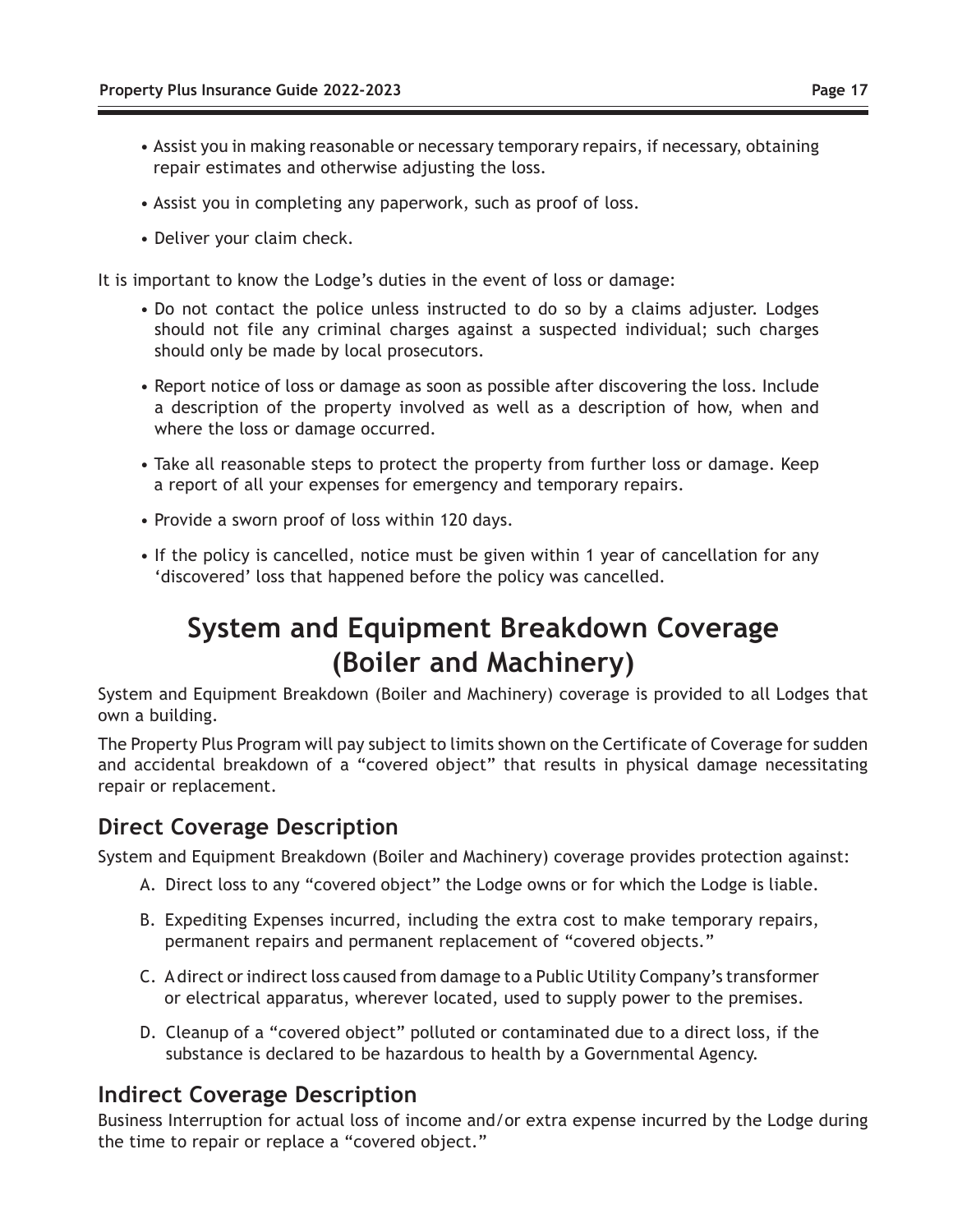### **Covered Objects**

The following are "covered objects":

- Boilers, Fired Vessels and Electric Steam Generators;
- Unfired Vessels;
- Refrigerating and Air Conditioning Vessels and Piping;
- Auxiliary Piping;
- Compressing and Refrigeration Units;
- Air Conditioning Units;
- Pumps, Compressors, Fans and Blowers;
- Miscellaneous Electrical Apparatus;
- Turbines, Generators;
- Transformers; and
- Ice Machines

## **Exclusions**

The policy will not pay for loss or damage caused by:

- A. Nuclear Hazard;
- B. War and Military Action;
- C. Water;
- D. Any Earth Movement;
- E. Wear, tear, rust, corrosion, fungus, decay, deterioration, hidden or latent defects; and
- F. Settling, cracking, shrinking or expansion.

## **Deductible**

The Deductible shown on the Certificate of Coverage applies to this coverage if this coverage is applicable to the Lodge. The deductible is a dollar amount; the policy pays the amount of loss or damage that exceeds the deductible up to the applicable limit of insurance.

## **Claims Reporting**

Please report loss of property promptly. Please use one of the following methods:

Go to the Safety and Insurance webpage at elks.org. Complete the Property Claim form and e-mail to Gallagher Bassett at ElksReport@tnwinc.com.

 $OR -$ 

Call Gallagher Bassett at 1-(844)-The-Elks (1-844-843-3557)

A claims adjuster will contact the Lodge as soon as possible after receipt of the claim. In most cases, this will be the same day, but no more than 48 hours later. The claims adjuster will work with the Lodge to:

• Quickly evaluate the nature and extent of the loss.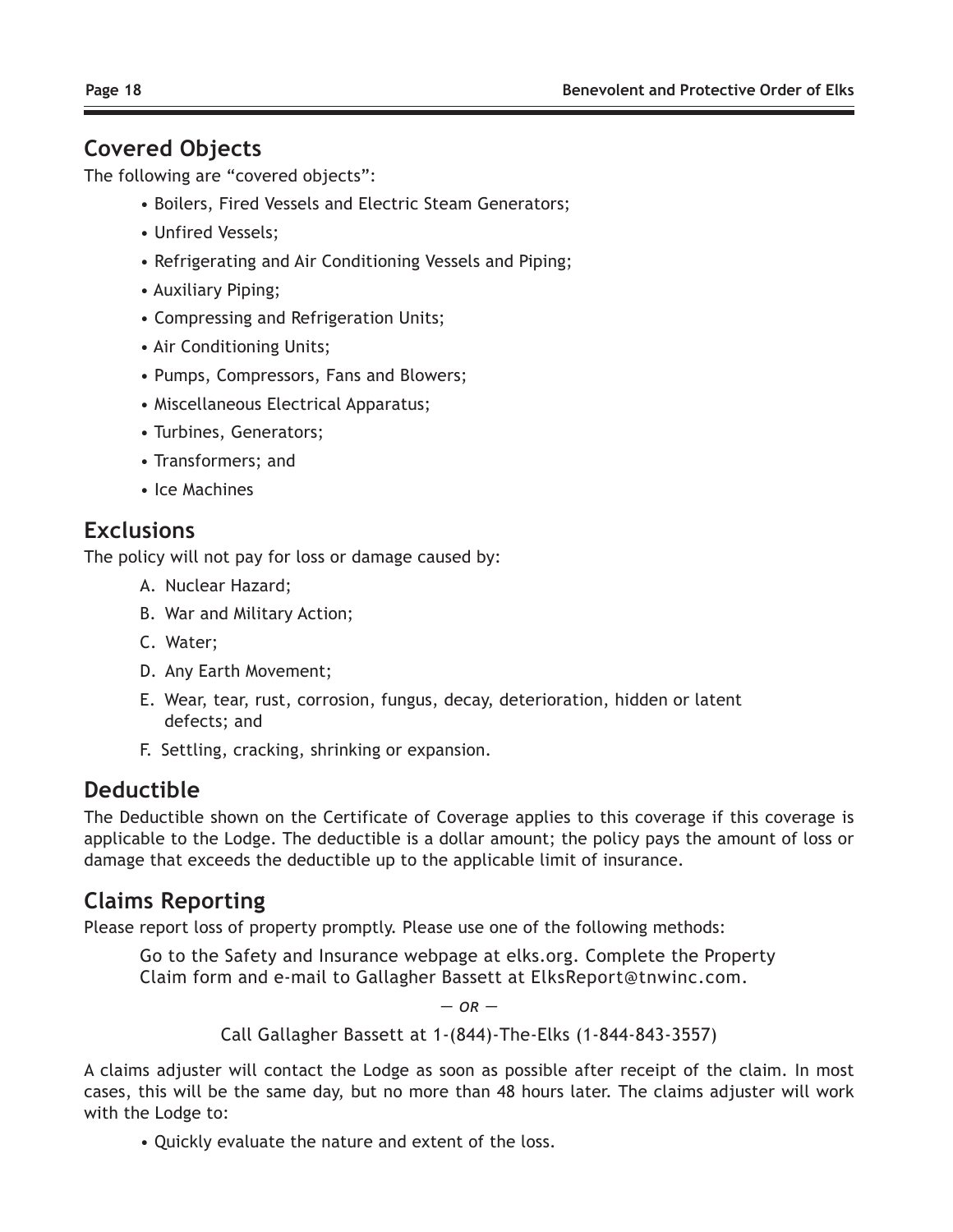- Assist in making reasonable or necessary temporary repairs, if necessary, obtaining repair estimates and otherwise adjusting the loss.
- Assist in completing any paperwork, such as proof of loss.
- Deliver the claim check.

It is important for you to know the Lodge's duties in the event of loss or damage to covered property:

- Notify the police if a law may have been broken.
- Give prompt notice of loss or damage. Include a description of the property involved and a description of how, when, and where the loss or damage occurred.
- Take all reasonable steps to protect the property from further loss or damage. Keep a report of all expenses for emergency and temporary repairs.
- Provide the adjuster with a reasonable amount of time to examine the "covered cause of loss". Failure to do so could result in denial of coverage.
- **Never remove or dispose of the equipment until the adjuster has had time to examine it.**

# 4. Other Insurance

There may be other insurance subject to the same plan, terms, conditions, and provisions as the insurance under this policy. The Insurance Company will pay its share of the covered loss or damage. The Insurance Company's share is the proportion that the applicable Limit of Insurance under this policy bears to the Limits of Insurance of all insurance covering on the same basis.

# 5. Mortgage Holders and Loss Payees

Mortgage holders—including most banks and savings and loans—will require that a borrower provide them with evidence of insurance coverage on the property; e.g., building or business personal property securing a loan.

Inquiries from mortgage holders should be directed to Gallagher Bassett Services, Inc., the Program Administrator.

It is important to provide the following information to the Administrator when writing or calling regarding a request from a mortgage or lien holder:

- Complete name and address of mortgage or lien holder;
- Complete address or description of property on which their interest is secured;
- Loan number if any; and
- Name of person at mortgage company or lien holder that needs to be contacted.

The Program Administrator will write or call and fulfill the requirements of the mortgage or lien holder.